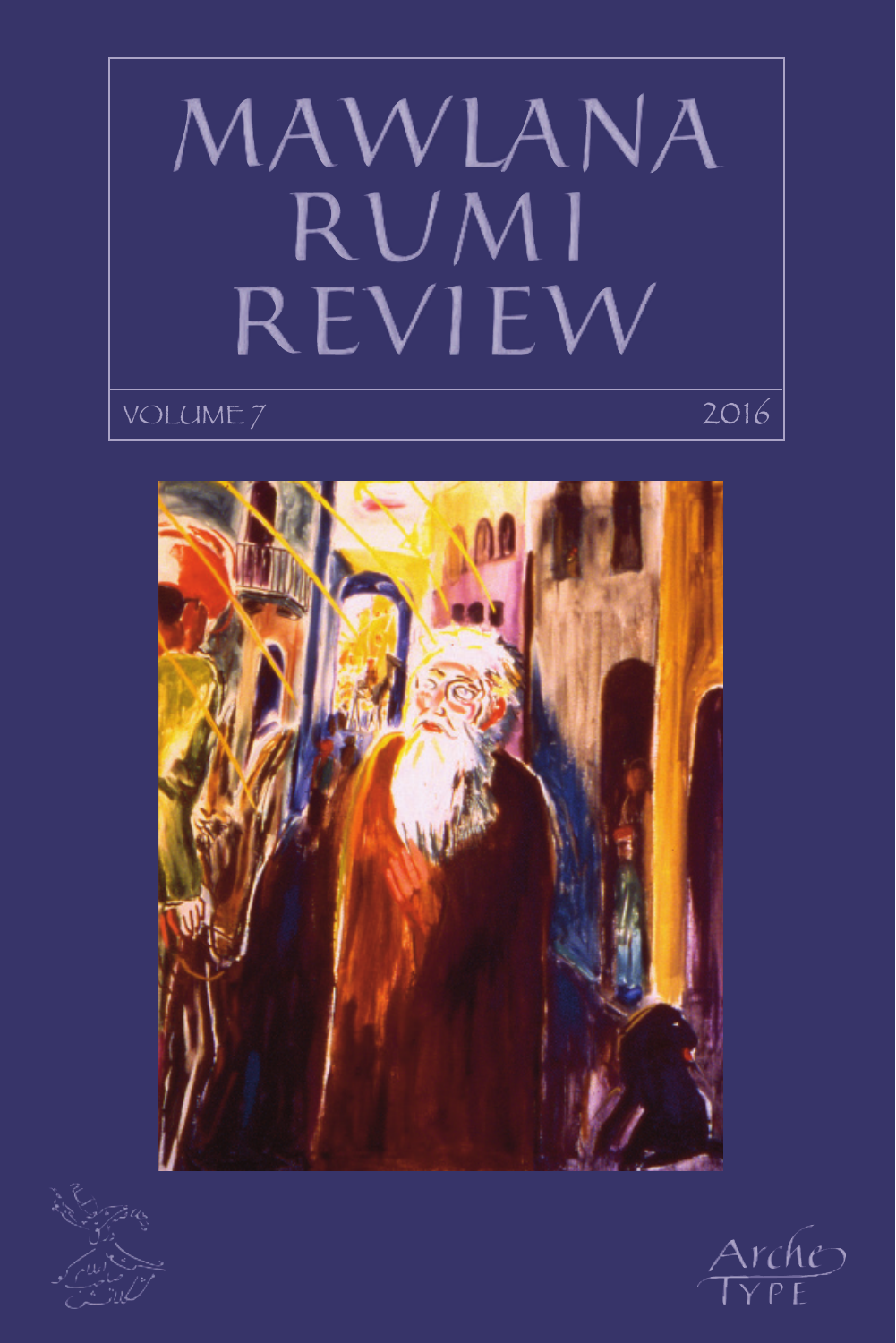# Leading a Moderate Life: Guidelines from Rūmī's *Mathnawī\**

# Amir H. Zekrgoo and Leyla H. Tajer



## Introduction: Moderation Versus Extremism in Islamic Thought

The issue of moderation has become a leading topic in today's political landscape, largely due to the accelerating process of what is generally known as 'Islamic extremism'. As much unrest involves Muslim communities and individuals, the position of Islam with respect to moderation and extremism has been the subject of many debates. It is not within the scope of this essay to elaborate on this issue. However, as Rūmī often gives references to Islamic scripture in his poetry, a brief overview of the position of Islam towards extremism and moderation will serve the purpose of this study.

The Qur'ān asserts that the Islamic *ummah* was created as a 'moderate (or middle) nation' that is expected to 'bear witness to the truth before all mankind', while 'the Prophet is a witness' over them (II: 143).<sup>1</sup> It appears that moderation is regarded as a prerequisite for 'witnessing the truth', because a biased mind that is inclined toward an extreme point of view is unable to be objective and balanced. Furthermore, the Qur'ān provides

- \* The authors would like to express their gratitude to the International Islamic University Malaysia (IIUM) for its support of a few projects on Islamic art and literature including a postdoctoral research fellowship on Rumi studies. The rich collection of the Syed Naquib Al-Attas Library of the International Institute of Islamic Thought and Civilization (ISTAC) provided valuable sources. We appreciate Dr Mahmoodreza Esfandiar's assistance in making available a few important Persian sources. A vote of thanks should go to Dr Leonard Lewisohn for his valuable comments and providing relevant sources during the final stage of preparation for this essay.
- 1 The *ummah* is introduced as 'a community that keeps an equitable balance between extremes and is realistic in its appreciation of man's nature and possibilities, rejecting both licentiousness and exaggerated asceticism'. On this idea in the Qur'ān, see *The Message of the Qur'ān*, trans. Muḥammad Asad (Gibraltar: Dal Al-Andalus 1980), p. 30, n. 118. Translations from the Qur'ān in this study are largely drawn from *The Glorious Koran*, trans. Marmaduke Pickthall (London: George Allen & Unwin 1976) with some modifications.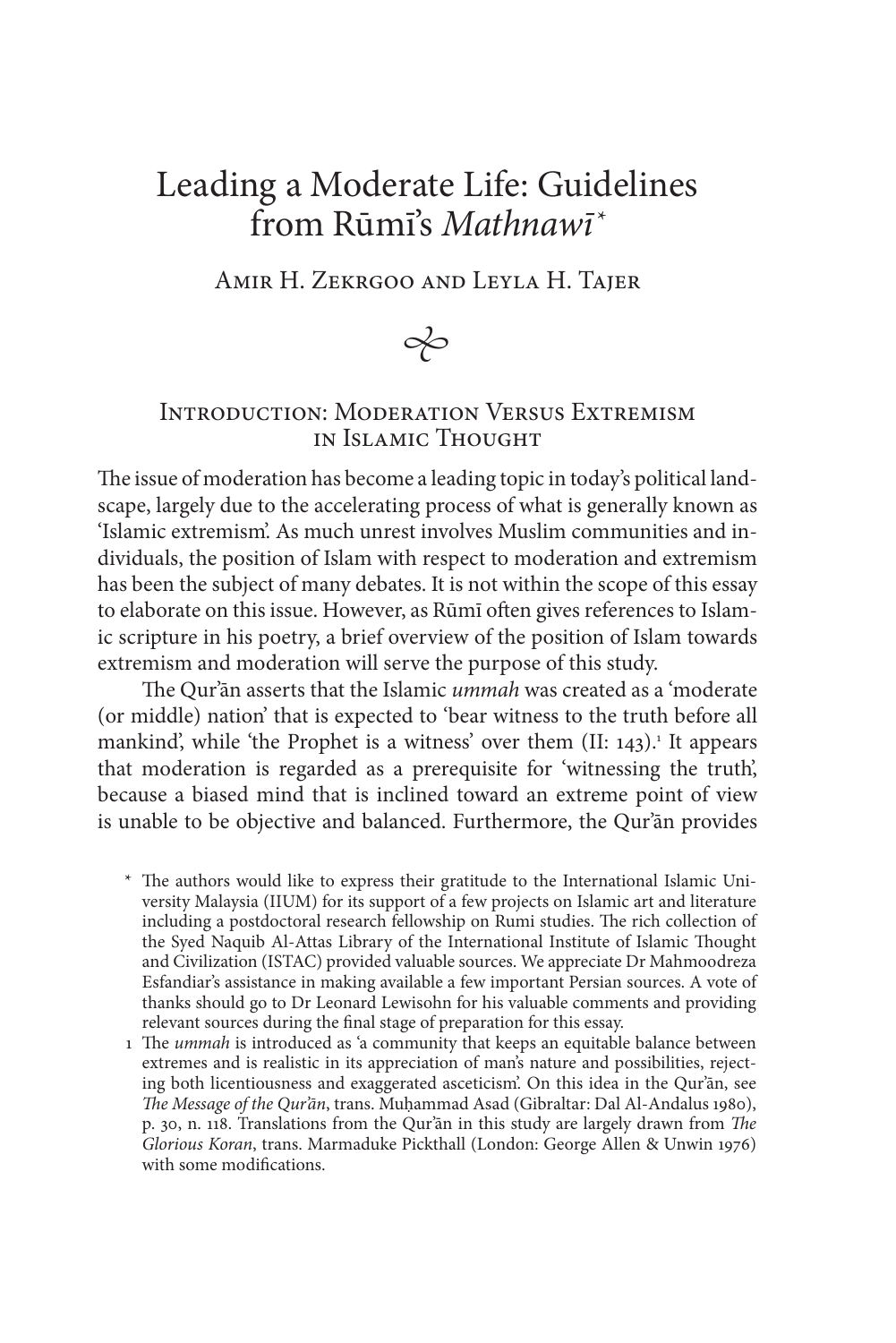practical advice on issues such as spending money in a balanced manner, 'refraining from waste' – for 'the squanderers are the brothers of the devils' (17: 26–27). Moderation is advised even in the case of developing admirable virtues such as helping the needy; 'whenever they spend on others, [they] are neither wasteful nor niggardly, but there is always a just mean between those [two extremes] (XXV: 67). The Prophet Muḥammad laid special emphasis on moderation by repeating three times: 'O people: be moderate, be moderate, be moderate.'2

Perhaps the most famous Ḥadīth, known as the Ḥadīth of Moderation, underlines that 'the "Middle Path" or *via media* is the best and right path' (*khayr al-umūr awsāṭuha*) for all Muslim believers to follow.3 In his multivolume Persian commentary on al-Kalābadhī's (d. 380/990) *Kitāb al-ta*ʿ*arruf li-madhhab ahl al-taṣawwuf*, 4 Abū Ibrāmīm Mustamlī Bukhārī (d. 434/1042–1043) reported an event where a few groups approached the Prophet, each claiming that its position was the right position. In response to their arguments the Prophet brought their attention to the Ḥadīth of Moderation and encouraged them to take the Middle Path.5 Another account refers to an event where the Prophet was surrounded by a group of his followers. Using a stick he carved a straight line in the soil toward himself, while the companions were sitting on either side. Pointing to the line he announced: 'Verily my path is the straight one, so follow it' (*Inna hadha sirāṭ-i mustaqīman, fattabi*ʿ*ūhu*). He then drew several other lines on either side of the main line and added: 'Do not follow other paths that divide and scatter you' for 'the multiple paths are those of the Satan, and the followers would face annihilation.' And in the end the Prophet declared: 'the Middle Path is the right path.'<sup>6</sup>

Similarly, Imām ʿAlī ibn Abī Ṭālib (d. 40/661) introduced the members of the Prophet Muḥammad's household (*Ahl al-bayt*) as being the best point of reference for people of the Middle Path.7 In his first sermon after

- 2 *Yā ayyuha al-nās-u ʿalaykum bil-qaṣd-i, ʿalaykum bil-qaṣd-i, ʿalaykum bil-qaṣd-I*; see ʿAlā al-Dīn ʿAlī al-Muttaqī al-Hindī, *Kanz al-*ʿ*ummāl fī sunan al-aqwāl wa al-afʿāl* (Beirut: Mu'assasat al-Risāla 1985), vol. III, p. 28.
- 3 *Kunūz al-ḥunūz al-ī nūz al-khayr al-khalā*'*iq*, vol. II, p. 53. The said Ḥadīth has also been recorded as: 'The best of paths is the *via media'* (*Khayr al-umūr awsāṭihā*) in *Jāmi*ʿ *al-umū*, vol. II, p. 68. Cited in Badīʿ al-Zamān Furūzānfar, *Aḥādīth-i Mathnawī*, 3rd ed. (Tehran: Chāpkhāna-yi Sipihrī 1361 A.Hsh./1982), p. 69.
- 4 Abū Ibrāmīm Mustamlī Bukhārī, *The Doctrine of the Sufis*, trans. A.J. Arberry (Cambridge: Cambridge University Press 1935) and frequently reprinted.
- 5 Ismāʿīl Mustamlī Bukhārī, *Sharḥ al-Ta*ʿ*arruf li-madhhab al-taṣawwuf* (Tehran: Intishārāt-i Asāṭīr 1363 A.Hsh./1984), p. 459.

7 Imām ʿAlī, *Nahj al-Balāghah*, trans. (Arabic into Persian) Seyyed Jaʿfar Shahīdī, 10th ed. (Tehran: Intishārāt-i ʿIlmī va Farhangī 1376 A.Hsh/1997), aphorism 109, p. 379.

<sup>6</sup> Ibid.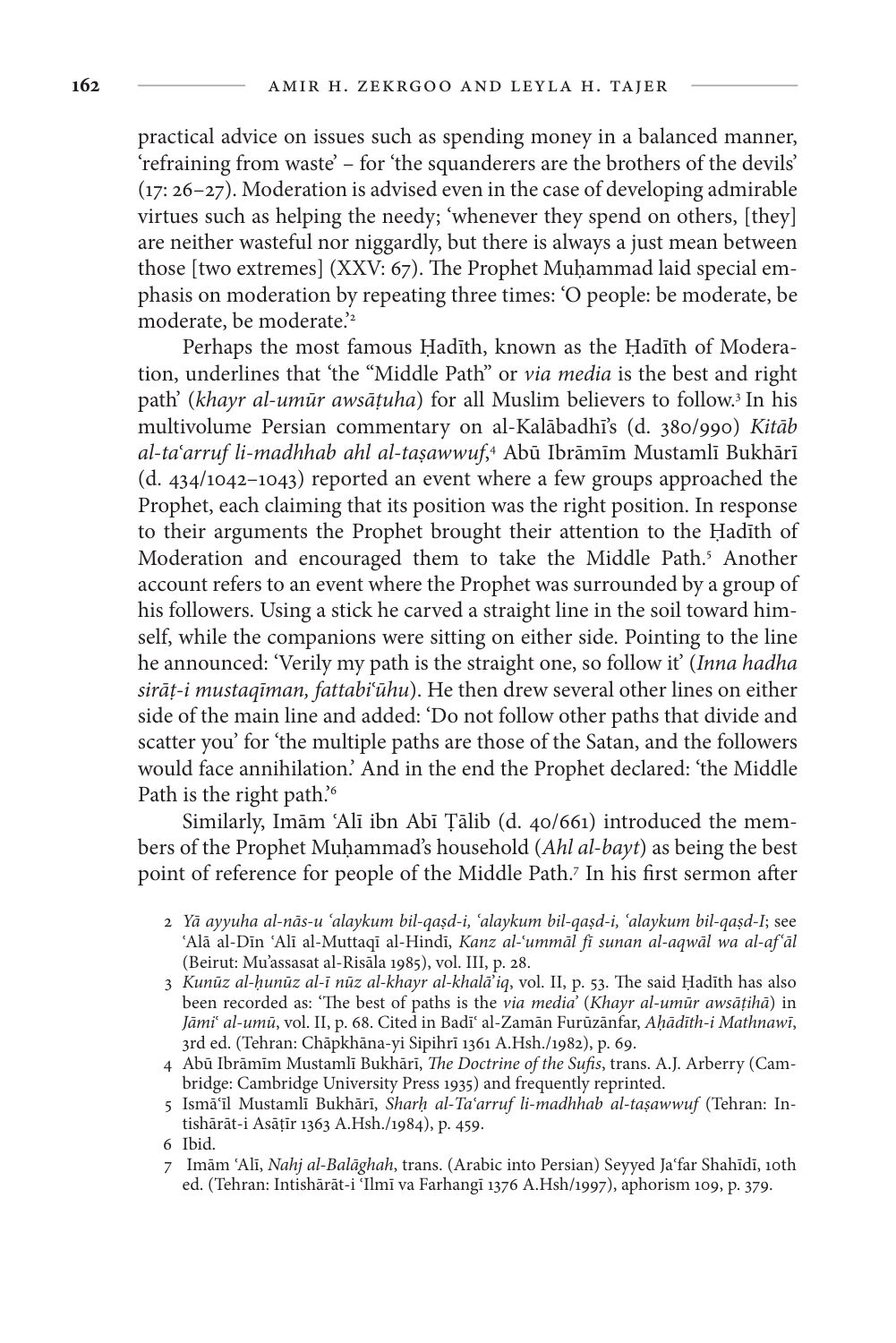the official allegiance of the people of Medina with him, Imam ʿAlī laid stress on the importance of the Middle Path in the following manner: 'Deviating toward right or left is error, and the Middle Path is the right path.'8 He further elaborates on the matter by referring to any form of extremism as a sign of ignorance.9 There are numerous references to moderation in thought, mood, and action in various passages of the *Nahj al-Balāghah*. In one passage, for instance, Imām ʿAlī reiterates that if one crosses the limits of moderation in reacting to various moods and conditions – such as hope, fear, wealth, poverty, and so on – it will lead one to undesirable results.<sup>10</sup>

The Ḥadīth of Moderation was equally popular among traditional Muslim theologians as among Sufis. Abū Ḥāmid Muḥammad al-Ghazālī (d. 505/1111) in his *Iḥyā' al-*ʿ*ulūm al-dīn*11 and Najm al-Dīn Rāzī (d. 654/1256) in his *Mirṣād al-*ʿ*Ibād*12 put much emphasis on the said Ḥadīth. Rūmī, in his presentation of moderation, as we shall see, often resorts to the Qur'ān and these traditions of the Prophet to support his own view on the subject of moderation. In his *Seven Sermons* (*Majālis sab*ʿ*ah*), for example, he refers to the Ḥadīth of Moderation, mentioning moderation as the supreme virtue that grants man's heart and spirit protection from all harm.13 In the *Mathnawī*, although he uses stories that have broad appeal to a general audience in order to relay his message of moderation, his perspective on moderation is far more complex and nuanced. These accounts, which are mostly concentrated in Books II and V, will be the subject of our discussion in the passages that follow.

#### Individual and Social Aspects of Moderation

Perhaps the most interesting treatment of the subject of moderation in the *Mathnāwī* occurs in Book II, where we come across a story about a group of Sufis who take their objection toward the immoderate behaviour of one of their fellow dervishes to the Shaykh of their Order. They criticize the dervish for having three annoying habits: excess in speaking, eating and sleeping:

- 8 *Al-yamīn-a wa al-shamāl-u maḍallah, wa al-ṭarīq-u al-wusṭa hiya al-jāddah.* See ibid., sermon 16, p. 18.
- 9 'You will not find an ignorant person but at one extreme or the other' (*la-tarā al-jāhila*  ʿ*illā mufriṭan aw mufarraṭan*). See ibid., aphorism 70, p. 371.
- 10 Ibid., aphorism 108, pp. 378–79. 11 See Furūzānfar, *Aḥādīth-i Mathnawī*, p. 69.
- 12 Najm al-Din Rāzī, *Mirṣād al-ʿIbād*, ed. Muḥammad Amīn Rīyāhī (Tehran: Shirkat Intishārāt-i ʿIlmī wa Farhangī 1347 A.Hsh./1995), p. 454.
- 13 Mawlānā Jalāl al-Din Rūmī, *Majālis Ṣab*ʿ*ah (Haft Khaṭābih)*, ed. Tawfīq Subḥānī (Tehran: Kayhān 1365 A.Hsh./1986), pp. 33–34.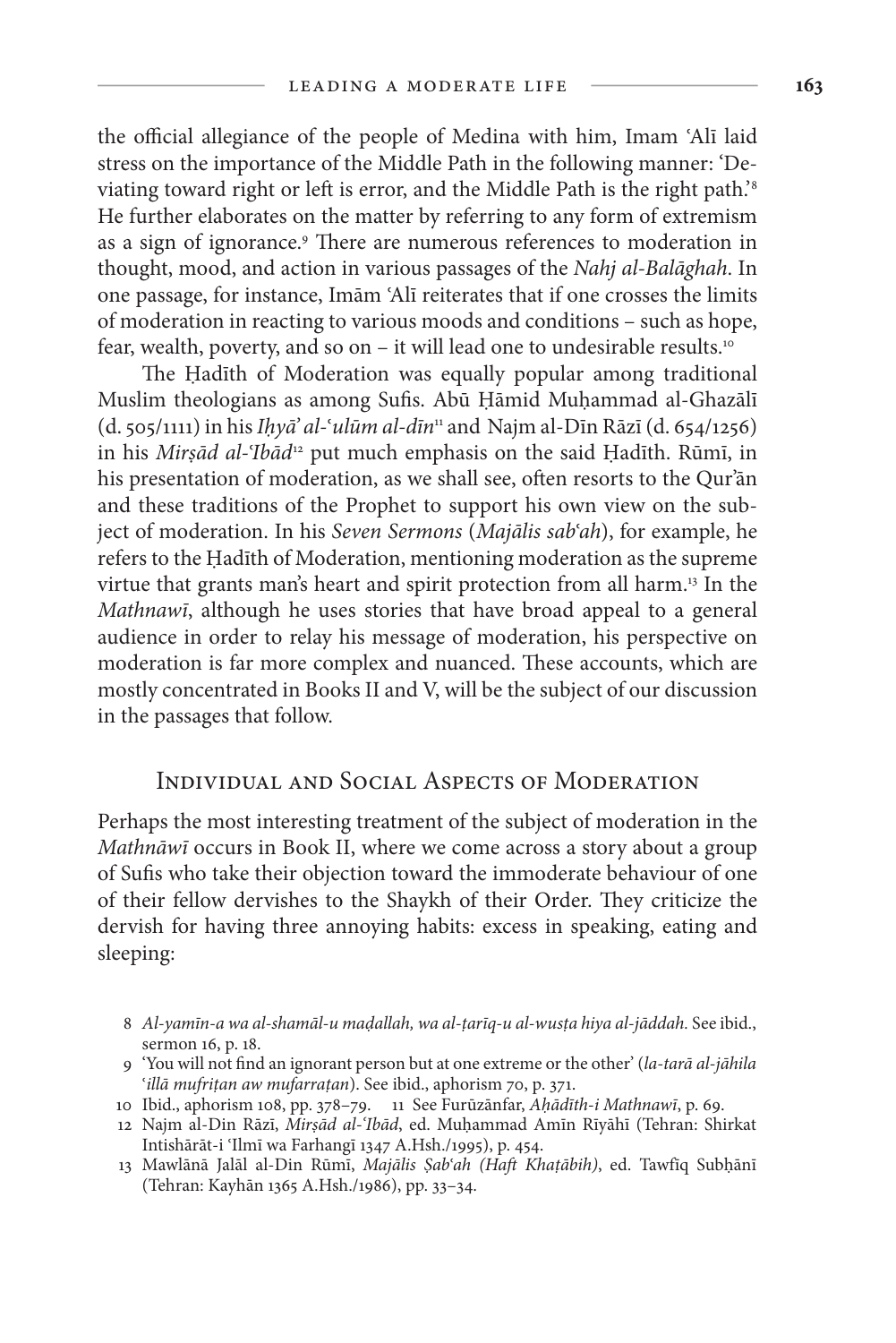In his speech he is long-winded as a bell; In his eating he exceeds that of twenty men;

And when he sleeps, he is like the 'Men of the Cave'.<sup>14</sup> The Sufis criticized him harshly before the Shaykh.15

The Shaykh affirms the validity of their criticism and, resorting to the Prophet's famous Ḥadīth of Moderation, moralizes that adopting the Middle Path is always the best approach to take in all circumstances of life:

> Turning toward the dervish, the Shaykh declared: 'Hey! On every occasion always take the Middle Way.<sup>16</sup>

The master then further elaborates on this Ḥadīth and, referring to the four vital humours of the human body that must be kept in balance, discusses the Prophetic tradition's validity in the arena of physical health. According to traditional Islamic medicine based on the Galenic system, the four cardinal humours are phlegm (*balgham*), blood (*dam*), yellow bile (*ṣafrā*), and black bile (*sawdā*).17 The humours, which were held to affect human personality and behaviour, are referred to by Rūmī in the following couplet from this tale:

> If those humours are not kept in harmony Sickness will overwhelm you suddenly.<sup>18</sup>

The Shaykh argues that the golden rule for maintaining physical health and well-being is to follow the *via media*, as in fact, the Prophetic tradition, the most authoritative source, always emphasized:

- 15 *Mathnawī*, II: 3509–10 (II: 3524–25). Translation by Amir Zekrgoo. Unless otherwise indicated, the verses cited here and below are from Jalāl al-Dīn Rūmī, *The Mathnawī of Jalálu'ddín Rúmí*, ed. Reynold A. Nicholson (Tehran: Nashr-i Butih 1381 A.Hsh/ 2002). The verse numbers following in parentheses refer to Istiʿlamī's edition: Muḥammad Istiʿlamī, *Mathnawī: muqaddimah wa taḥlīl, taṣḥīḥ-i matn bar asās-i nuskhahhā-yi mu*ʿ*tabar-i Mathnawī, muqāyasah bā chāphā-yi ma*ʿ*rūf-i Mathnawī, tawḍiḥāt wa ta'līqāt-i jāmi*ʿ *wa fihristhā*, 7th ed. (Tehran: Intishārāt-i Zavvār 1384 A.Hsh./2005).
- 16 *Mathnawī*, ed. Nicholson, II: 3511 (II: 3526). Translation by Amir Zekrgoo.
- 17 For a good account of this theory, see: Noga Arikha, *Passions and Tempers: A History of the Humours* (New York: HarperCollins 2007).
- 18 *Mathnawī*, ed. Nicholson, II: 3513 (II: 3528). Translation by Mojaddedi in *Rumi, The Masnavi: Book Two*, trans. Javid Mojaddedi (Oxford: OUP 2007).

<sup>14</sup> Qur'ān, XVIII: 10–11.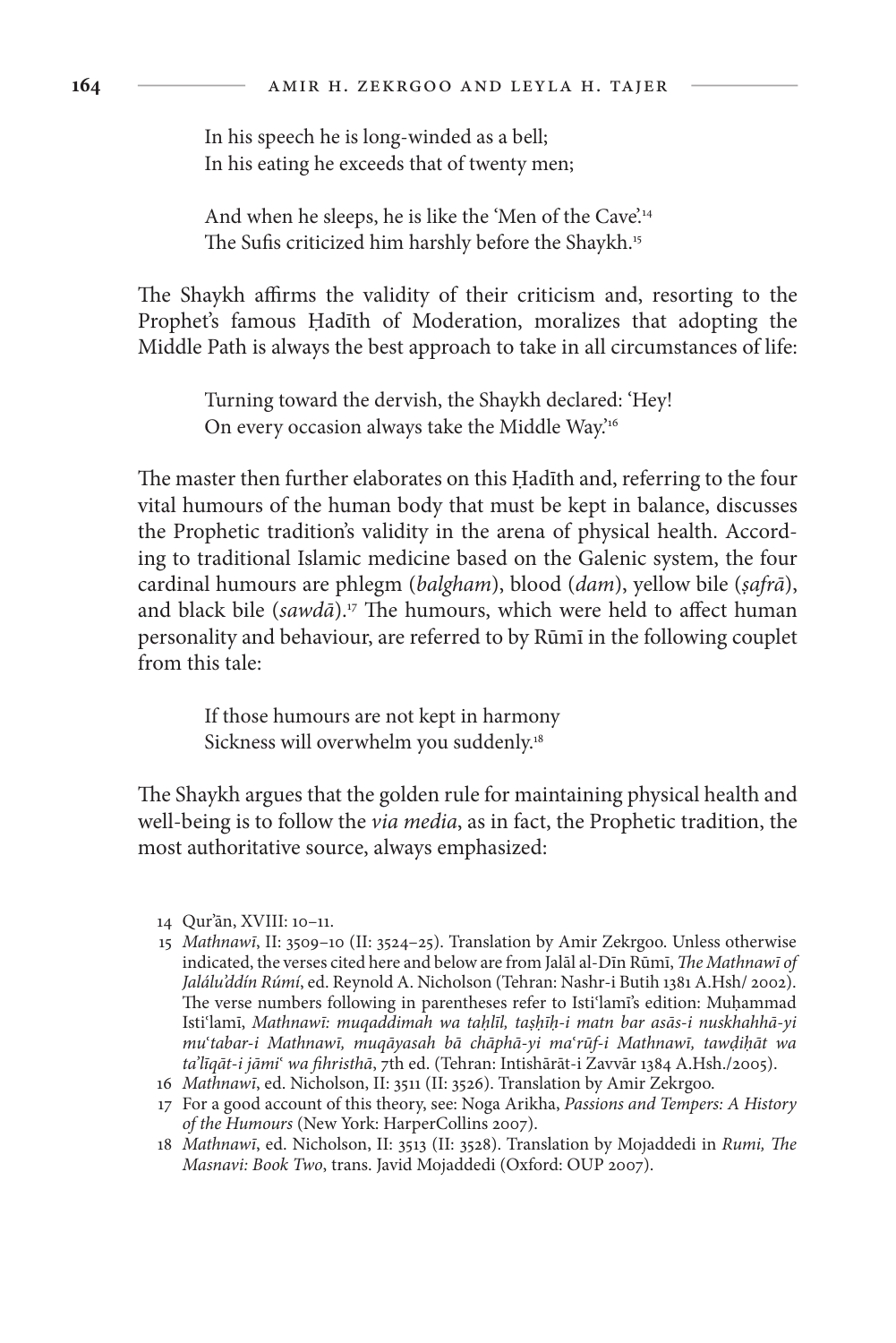The Prophet said, 'The best path's moderation.' A balanced nature leads to the best station.<sup>19</sup>

As we have seen so far in this tale, one person's so-called 'immoderate' behaviour creates a disturbance within his own circle, which in turn presents itself as a concern at the wider social level. The Shaykh, a venerated figure of authority who is accorded a higher spiritual status by the members of the Sufi community, presents the conventional Islamic notion of moderation not only as the right means to maintain social harmony in his group of disciples but also as the best way to ensure psychological balance and to create physiological equipoise in general.

### MODERATION AND CAPACITY

At this juncture of the tale, Rumi carries the argument to another stage using the story of Moses and Khiḍr. He brings moderation to a new and deeper level, raising the issue of the relation of 'individual capacity' or 'spiritual aptitude' (*isti*ʿ*dād*) and relating that to the wider notion of what actually constitutes the true 'Middle Path'. The account of Moses' abortive discipleship of Khiḍr given in Qur'ān XVIII: 60–82, which has been commented on by theologians, philosophers, and Sufis for centuries, is too well-known to be repeated here. Khiḍr is a mysterious personality in the Qur'ān and in the Islamic tradition as a whole. In the mystical literature of many cultures including religious traditions within and without Abrahamic faiths, Khiḍr is also portrayed as a transcultural figure.<sup>20</sup> In nearly all these accounts, Moses represents finite human reasoning while Khiḍr represents the advanced mystic who is endowed with 'esoteric knowledge' (ʿ*ilm-i ladunī*)*.* 21 The character of Khiḍr represents the lore of eternity and

- 19 *Mathnawī*, ed. Nicholson, II: 3512 (II: 3527). Translation by Mojaddedi in *The Masnavi*: *Book Two.*
- 20 Irfan Omar has presented, in a concise manner, the various personalities that may be identified with Khiḍr in Christian and Jewish traditions: Irfan Omar, 'Khidr in the Islamic Tradition', *The Muslim World*, 83/3–4 (1993) (available at: http://khidr.org/khidr.htm), accessed 8 May 2016. In the Hindu tradition, for instance, this mysterious personality has been respected as a 'Prophet, Saint, or Deity' and is known by various names such as Khwaja Khadir, Pīr Badar, and Rāja Kidār. He is revered by both Muslims and Hindus, who pay him homage at his principle shrine on the Indus near Bakhar. See Ananda K. Coomaraswamy, 'Khwaja Khadir and the Fountain of Life, in the Tradition of Persian and Mughal Art,' in *What is Civilization?* (Cambridge: Golgonooza Press 1989) pp. 157–67.
- 21 'Knowledge by divine inspiration' *(min ladunnī*); see Qur'ān, XVIII: 65. Though the name Khiḍr does not appear in the Qur'ān, in this passage where he is referred to as a 'servant of God' there is a consensus among scholars of the Qur'ān that the said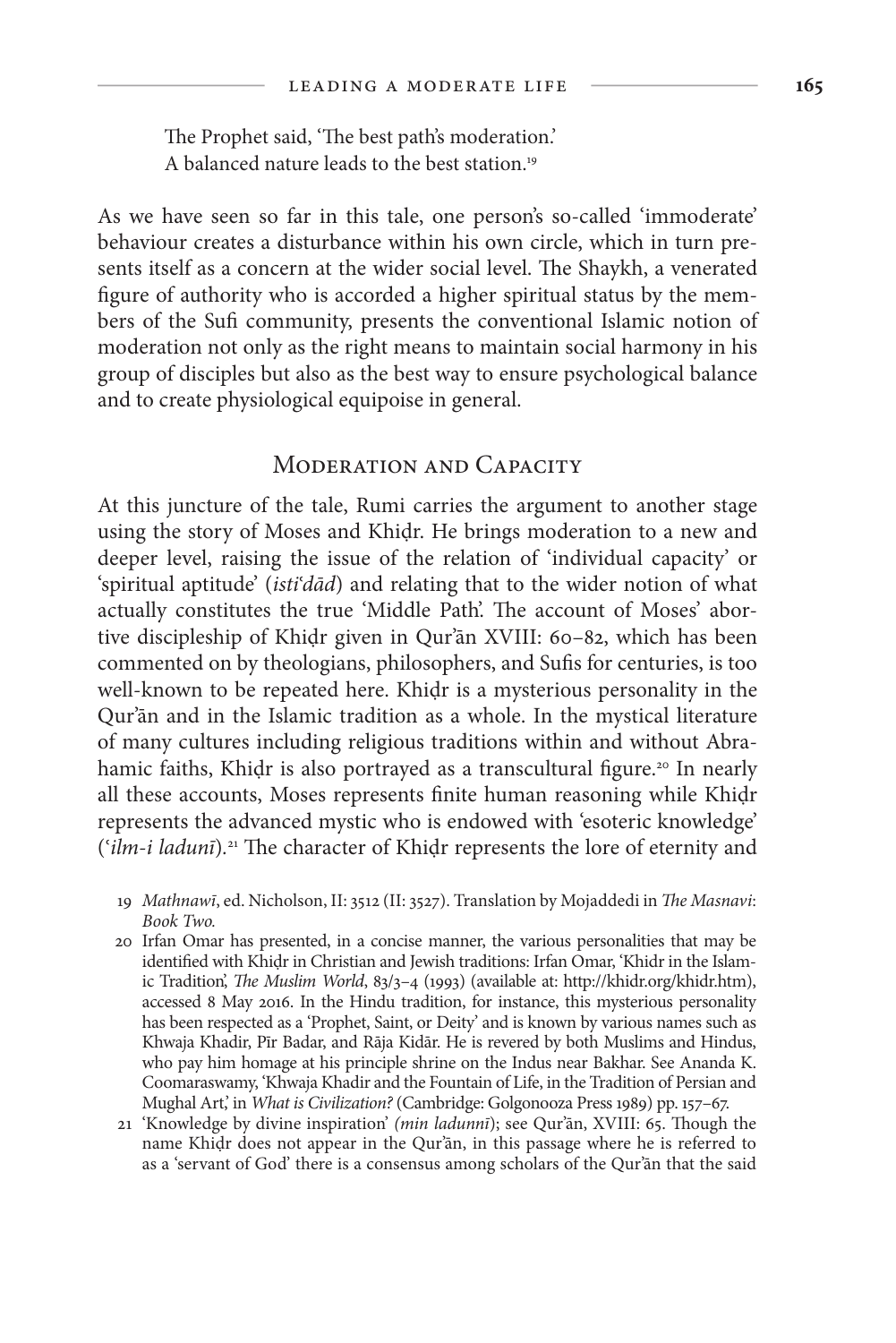immortality beyond time and space, paradoxical expressions of poetic inspiration, transcendent wisdom, and esoteric understanding in general.

Both personalities in Rumi's narrative are authoritatively represented and revered here,<sup>22</sup> but even among the two a strong sense of hierarchy is present: Khiḍr is the leader while Moses is the follower. Moses represents a realm wherein doubt and vague suspicions reside, whereas Khiḍr's realm is that of certitudes.<sup>23</sup> Khidr warns Moses that if he is to stay in his company he must limit the extent of his presence to that of an observer and a follower, that is, a passive presence; that he shall never question the actions of his master, no matter how wrong those actions may appear. Whereas Moses' ethical evaluations of Khiḍr's actions issue from a rational process derived from legalistic norms based on exoteric Canon Law, Khiḍr exemplifies the esoteric realm where the 'interior reality of things' matter the most and 'judgements are made without any underlying causes; judgements are rather made according to the divine command.'24

The dialogue exchanged between Khiḍr and Moses reveals the profound connection between one's spiritual aptitude or capacity, and understanding the inner as well as outer reality of what comprises the 'golden mean' in the performance of any act or deed. Rumi in this respect remarks:

The speech of Moses was in measure, yet in the end, It overstepped the words of his good friend.<sup>25</sup>

Moses – a prophet of God – undoubtedly possessed many high moral qualities, but he too exceeded his capacity. He tried to be as patient and

personality is 'Khiḍr'. See Mahdavī Damghānī, 'Khiḍr', in *Encyclopedia of the World of Islam (EWI)* (in Persian), vol. XV, pp. 554–60. For further exposition of this story in the context of Ismaʿīlism, Sufism, and Rumi's thought, see Leonard Lewisohn, 'From the "Moses of Reason" to the "Khiḍr of the Resurrection": The Oxymoronic Transcendent in Shahrastanī's *Majlis-i maktūb . . . dar Khwarazm*', in *Fortresses of the Intellect: Ismaili and Other Islamic Studies in Honour of Farhad Daftary*, ed. Omar Ali-de-Unzaga (London: I.B. Tauris/Institute of Ismaili Studies 2011), pp. 407–33.

<sup>22</sup> Different views have been expressed by various scholars about Khiḍr's authoritative status. Some earlier scholars such as Muḥammad ibn Jarīr Ṭabarī (838–923) and Aḥmad ibn Muḥammad al-Thaʿlabī have regarded him as a *Nabī* (prophet), while most later writers like Fakhr al-Dīn Razi (1149–1209) and Ismāʿīl Ibn Kathīr (1301–1373) are of an opposite opinion, regarding Khiḍr merely as a special servant of God 'on whom God had imparted knowledge from His side' (Qur'ān, XVIII: 65), hence accepting him not as a *nabī*, but as a 'saintly friend of God' or *walī.*

<sup>23</sup> Lewisohn, 'Oxymoronic Transcendent', *Fortresses of the Intellect*, p. 411.

<sup>24</sup> For an analytical elaboration of the subject based on Shahrastanī's *Majlis* see ibid., pp. 411–12.

<sup>25</sup> *Mathnawī*, ed. Nicholson, II: 3515 (II: 3530). Translation by Amir Zekrgoo.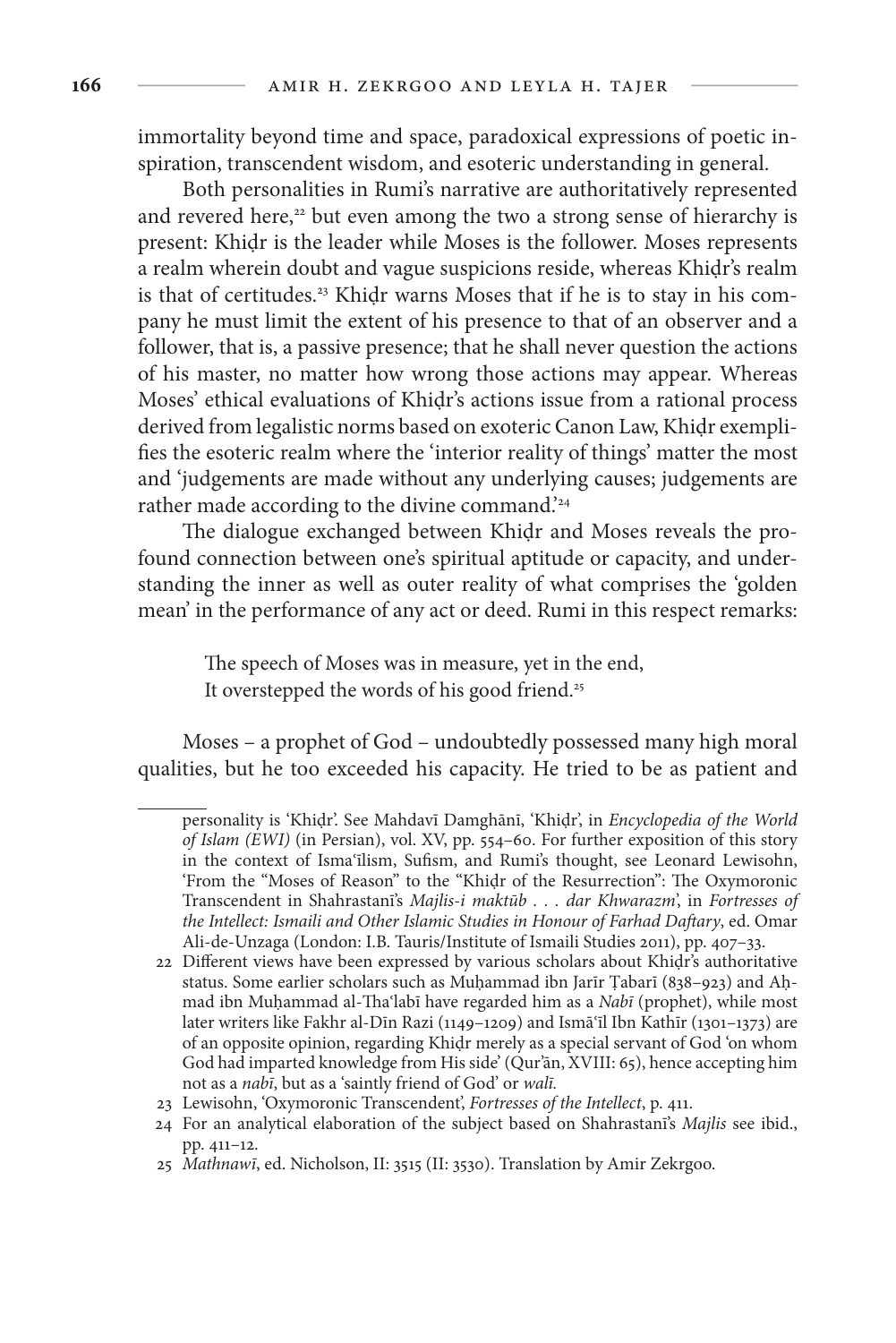quiet as possible, but eventually he transgressed his proper bounds by questioning the actions of his master.26 Evaluating the speech of Moses in a conventional manner, his words seemed to be entirely reasonable – 'measured' and 'moderate' – but in the presence of Khiḍr he had obviously crossed the limit and overstepped the bounds of propriety. This is because, as Rumi illustrates elsewhere in the *Mathnawī* in the tale of Daqūqī and the Seven Saints,<sup>27</sup> even the slightest mistakes can have fatal consequences in elevated spiritual domains. In such situations, not being able to hold one's tongue and restrain oneself can lead to separation from the Beloved; the Shaykh admonishes his disciple:

> In temper don't overtrump your companion; -For certain that'll ultimately cause separation.<sup>28</sup>

As a reprise in verse to the passage in *Surāh al-Kahf* (XVIII: 67) where Khiḍr scolds Moses for his 'impatience' with him, the Shaykh then advises the garrulous disciple against using excessive and immoderate speech:

> His excessive speech came to Khiḍr as a cause of alienation. Khiḍr said: 'Go! You talk too much; this means separation.'

'O Moses, you are longwinded, go away, Be dumb and blind, if you decide to stay!'29

We have already mentioned that moderation is directly related to the issue of individual capacities. Realizing one's own aptitude or capacity is essential for understanding the meaning of moderation. A moderate act, in other words, is not some predefined, predictable, concrete form of action, but rather an action proportionate and appropriate to one's physical and spiritual abilities. It is the same with respect to the individual devotee's relationship to God. The Qur'ān thus informs us that 'God burdens not any soul but according to its capacity.'30 It is only with this knowledge that realistic and fair benchmarks can be set to define the boundaries of moderation and assess the proper measurement of specific actions. Rumi elsewhere in the *Mathnawī* expresses this truth as follows:

<sup>26</sup> Qur'ān, XVIII: 70–75.

<sup>27</sup> *Mathnawī*, ed. Nicholson, III: 1925–2305 (III: 1926–2307).

<sup>28</sup> Ibid., II: 3514 (II: 3529). Translation by Leonard Lewisohn.

<sup>29</sup> Ibid., II: 3516–17 (II: 3531–32). Translation by Amir Zekrgoo. 30 Qur'ān, II: 286.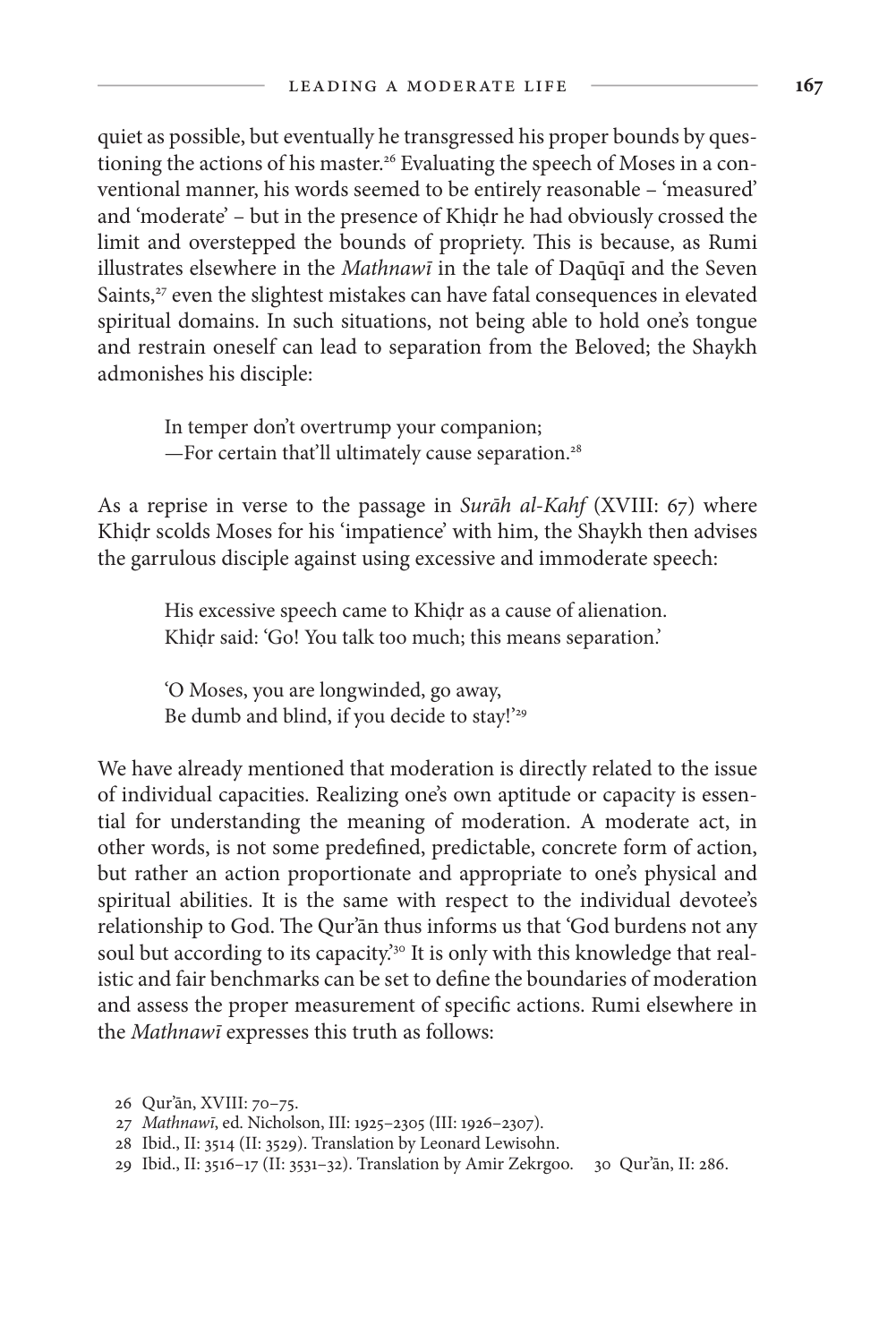Load a beast with a burden it can endure: Give the weak a task equal to their strength.

Every bird's bite must fit its size; A fig cannot be every bird's bite.

Instead of milk if you feed a baby bread, The bread will certainly cause the baby's death.

When in due time its teeth are grown, The baby will crave bread on its own.

When an unfledged bird begins to fly, It'll become a morsel for any voracious cat;

When its wings are grown it will itself fly, Untroubled by the warnings from good or bad.<sup>31</sup>

## The Relative Nature of Moderation

The expression 'Middle Path' (*rāh-i awsaṭ*) may bring to mind a rather precise meaning of the performance of a deed that can be easily measured in action. But what constitutes the Middle Path from the standpoint of infinity, which has no beginning, middle, or end? Considering the wide range of individual capacities, and the fact that capacities evolve constantly over the course of time, increasing and decreasing, expanding and contracting in range and scope, it seems but logical to conclude that moderation is essentially a fluid concept. Answering his Shaykh's reproach, the dervish thus replies:

> 'Indeed,' he said, 'the Middle Path is the route of wisdom, But the notion of the mean is also a relative one.<sup>32</sup>

That is to say, a moderate act can be evaluated only according to the nature, capacity, and ability of a person at a specific point in time. At this juncture the poet brings the abstract idea of moderation down to a sensible, practi-

<sup>31</sup> *Mathnawī*, ed. Nicholson, I: 579–84 (I: 583–88). Translation by Amir Zekrgoo.

<sup>32</sup> Ibid., II: 3531 (II: 3546). Translation by Amir Zekrgoo.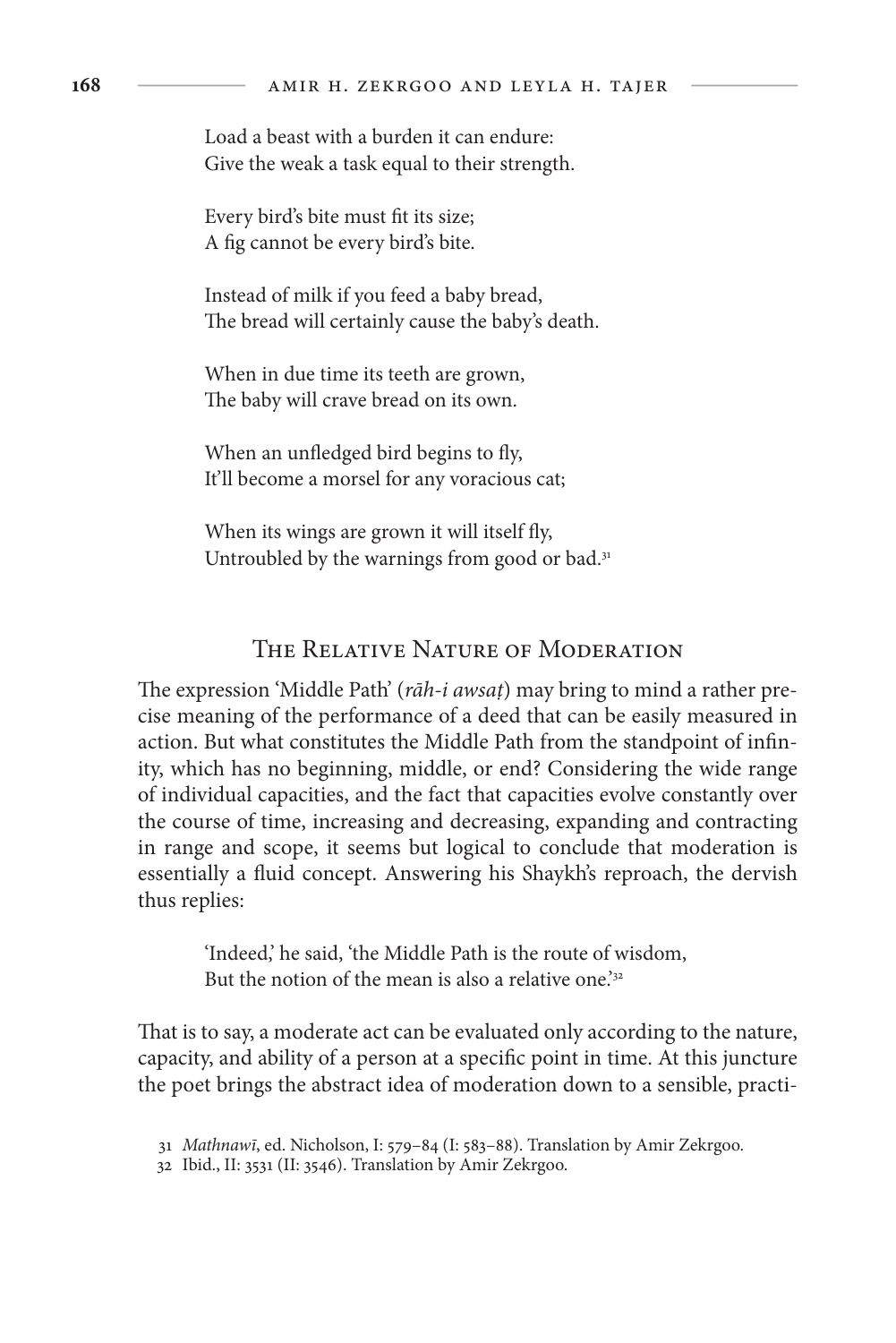cal level by means of a number of examples that illustrate the relativity of the entire notion:

> A stream won't even reach a camel's knee, Although to mice it seems a massive sea.

> If someone can eat four loaves, eating two Is moderation from his point of view;

> But it would be extreme if he should feast By eating all four like a greedy beast.<sup>33</sup>

Part of Rumi's discussion implicitly refers to the Qur'ānic command (XXIII: 51) to always observe moderation in eating, which is also echoed in bodies of Ḥadīth that assert that crossing the boundaries of moderate eating and drinking will bring about disease. Two specific Ḥadīths point to the stomach as the primary point of various illnesses,<sup>34</sup> as illustrated graphically in the following couplets:

Whoever craves for ten loaves of bread If he eats six, know that's moderate.

When I have appetite for fifty loaves – And you for only six; we are not equals!<sup>35</sup>

Most of the examples presented so far on the issue of moderation touch upon natural/physical or sociological aspects of human life that are normally classified in modern thought as secular. It is important to state here that the command to observe moderation not only applies to actions of a

- 34 'The stomach is the house of disease, and moderation (in food consumption) is the source of remedy' (*Al-mi*ʿ*dat-u bayt-u adā' wa al-ḥamīyyah ra's-i kull-u dawā'*); see Qutb al-Din Rawandi, *Al-Da'awāt* (Qum: Intishārāt-i Madrasa Imām Mahdī 1407 A.H./1986), p. 75. Another Ḥadīth worth citing in this context is 'Indeed it is excessiveness to eat all food you crave for' (*Inna min al-sarraf in taʾkul-a kullama ishtahayt-a*); see Ibn Abi al-Dunya, *Al-Jūʿ* (Beirut: Dār Ibn Hazm 1417 A.H./1997), Ḥadīth no. 183. For further discussion of moderation in respect to dietary aspects of Sufi teaching, see *Al-Ghazālī on the Manners Relating to Eating: Book XI of The Revival of Religious Sciences,* trans. D. Johnson-Davies (Cambridge: Islamic Texts Society 2000).
- 35 *Mathnawī*, ed. Nicholson, II: 3535–36 (II: 3550–51). Translation by Amir Zekrgoo.

<sup>33</sup> Ibid., II: 3532–34 (II: 3547–49). Translation by Mojaddedi in *The Masnavi*: *Book Two,* trans. Mojaddedi.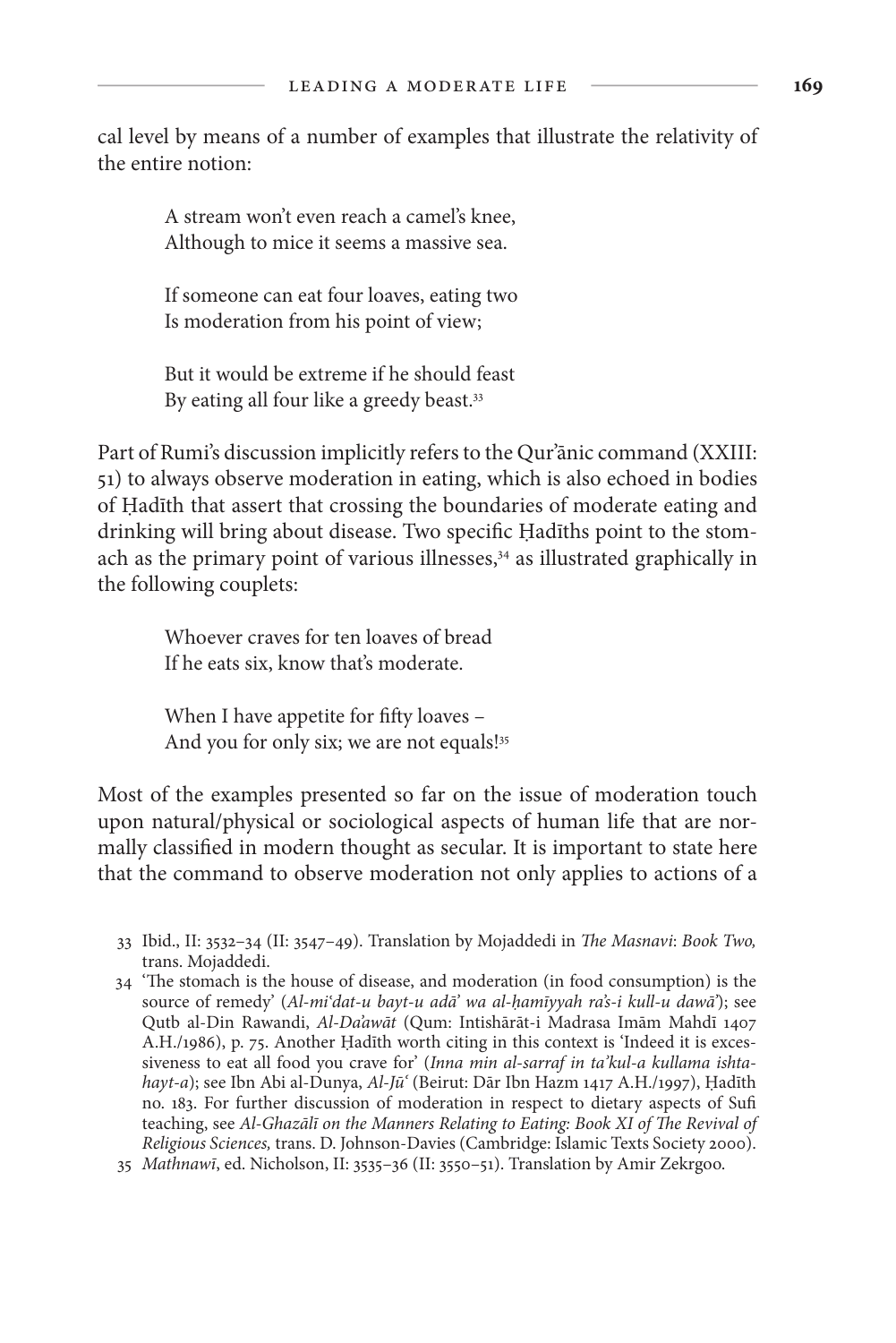secular nature but also extends to the domain of contemplation, religious devotion, and liturgical practice. The issue of individual capacity and the relativity of moderation may therefore be further extended into the latter realm.

> You make ten prostrations in prayer and fret But after five hundred, I'm still on my feet.

One man plods all the way to Mecca barefoot; Another, walking to the corner mosque, passes out.<sup>36</sup>

The message of the above couplets is in line with the Qur'ānic teachings of relation between capacity and responsibility: 'God burdens not any soul but according to its capacity' (II: 286). These couplets emphasize the importance of self-realization in the spiritual life. In order to undertake and perform any act successfully, whether secular or religious, one must realize one's individual capacity. In particular, when it comes to matters such as altruism and self-sacrifice, each person's conduct will always be determined by different standards based on individual spiritual aptitudes.

In pure devotion one offers his life. For another, giving up a loaf is giving up life. $37$ 

## The Finite Nature of Moderation

It is clear that the notion of moderation and treading the Middle Path has validity and significance only in the realm of the finite, where a beginning and an end can be conceived to exist. As Rumi states:

> The Middle Path belongs with the realm of the finite, For in it exists a beginning and an end.

Beginnings and ends mark the limits of the ground Upon which the position of 'middle' can be found.<sup>38</sup>

<sup>36</sup> Ibid., II: 3537–38 (II: 3552–53). Translation by Leonard Lewisohn.

<sup>37</sup> Ibid*.*, II: 3539 (II: 3554). Translation by Amir Zekrgoo.

<sup>38</sup> Ibid., II: 3540–41 (II: 3555–56). Translation by Amir Zekrgoo.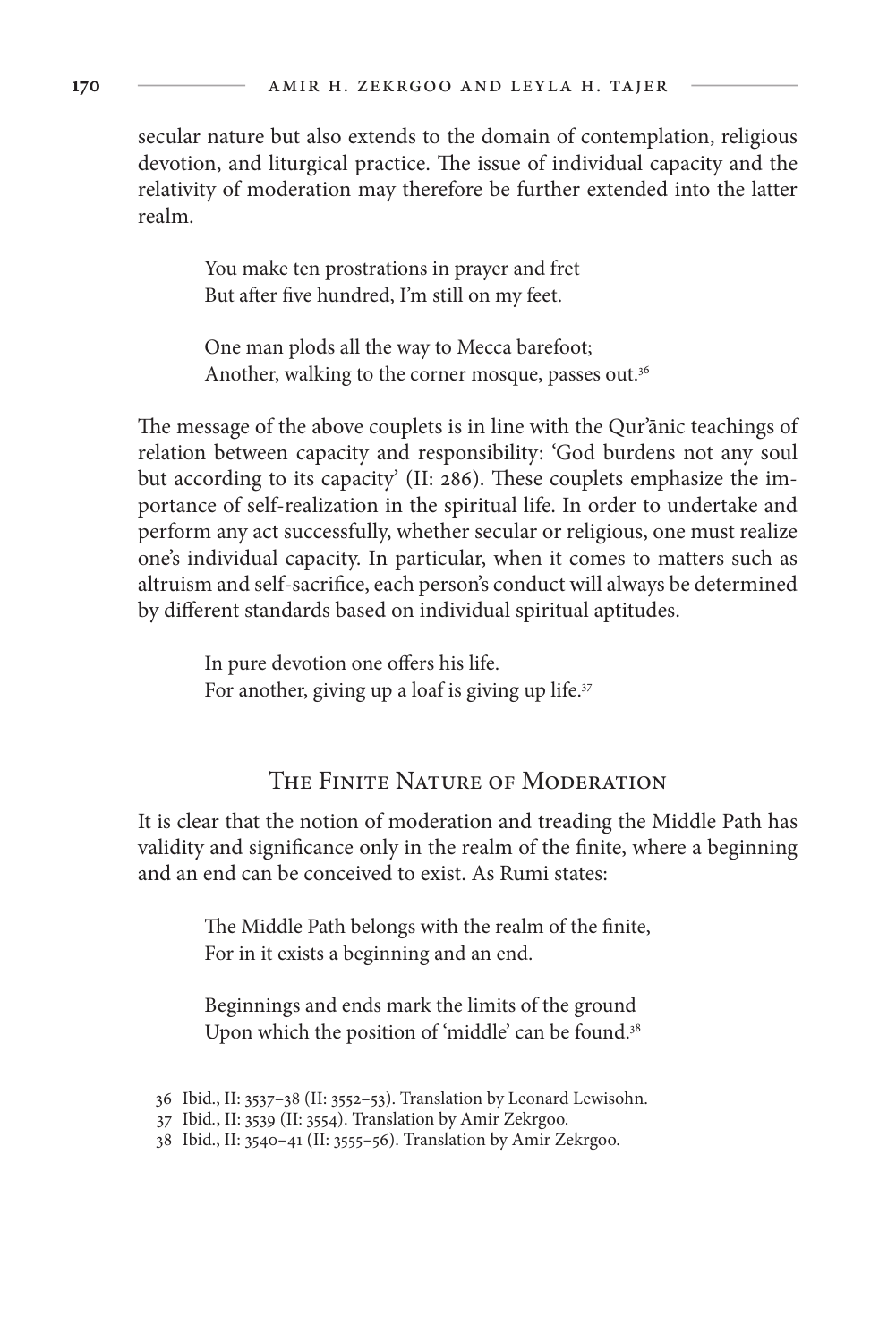Moderation in religious and liturgical matters in the realm of 'action' indeed may be maintained, but when it comes to the life of 'contemplation' – the timeless essence of faith and formless reality of truth – no criterion can be found to distinguish what is 'moderate' or 'the mean' insofar as the 'timeless' and 'formless' belong to the limitless spheres of eternity and infinity.

> But what is infinite has neither toe nor crown, No limit at either end. Where then is there a mean?39

Elsewhere in the *Mathnawī* Rumi uses the metaphoric expressions of *nān* (bread) and *nūr* (light) to differentiate between the physical domain, where moderation is conceivable, and the spiritual domain, where neither moderation nor any extreme exist. The infinite domains of divine love (ʿ*ishq*) or knowledge (*ma*ʿ*rifat*) are epistemological realms that are notoriously borderless, being beyond both moderation and immoderation. In this respect, using the Persian word for bread (*nān*) as a general term to refer to physical food, he adopts the Qur'ānic expression 'do not go to extremes' (*lā tusrifū*) to indicate the need to adhere to the path of moderation in the physical realm. In contrast, when it comes to the consumption of spiritual food, or, as he says, when 'feasting on light' (*nūr khurdan*) – a metaphoric expression for becoming enlightened by God – no command to limit oneself and observe proper moderation or tread the Middle Path can ever be given. Here 'bread' and 'light' are introduced as two forms of nourishment: one for the body and the other for the soul. However, as regards the latter (the food for the soul), when wining and dining on divine light, there is no such thing as excess or immoderation:

When eating bread, God said, 'Don't be immoderate.' Consuming light, God never said: 'Hold back.'

The mouth that's made for bread is all affliction. Those jaws of light are safe from all extremes; They're free from excess and immoderation.<sup>40</sup>

<sup>39</sup> Ibid., II: 3543 **(**II: 3557). Translation by Leonard Lewisohn.

<sup>40</sup> Ibid., V: 2708–09 (V: 2710–11). Translation by Leonard Lewisohn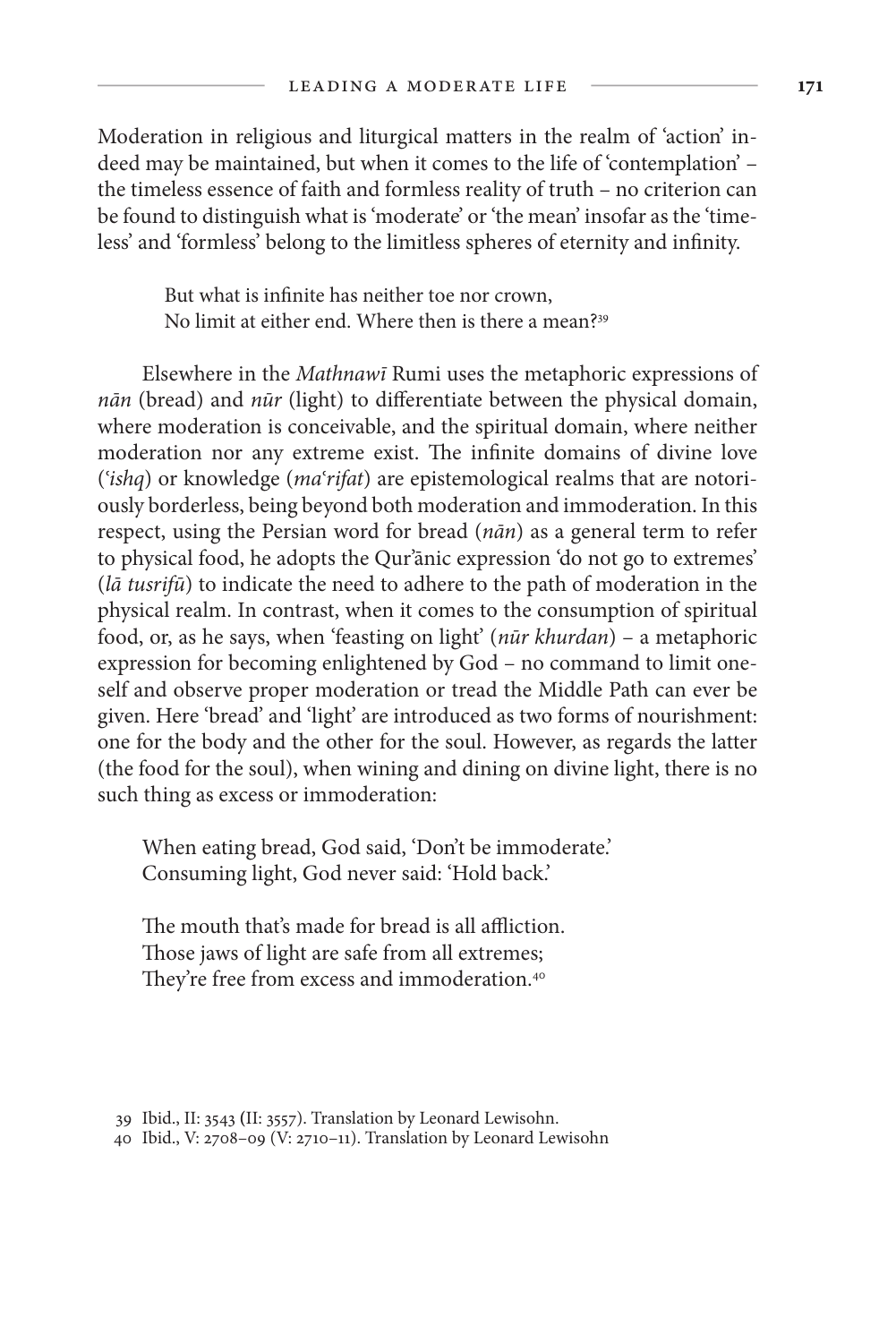#### **CONCLUSION**

This essay has aimed to introduce the concept of moderation in Islamic teachings in general, and in Sufi and Rūmī's thought in particular. Central to the idea of moderation, as we have seen, is the famous Hadīth of Moderation, which introduced the Middle Path as the right path. The element that makes Rūmī's discourse on moderation distinct is his use of simple and tangible examples to explore how moderation can be applicable in real life. His arguments are often expressed in the form of anecdotes, through which the audience is provided with clear guidelines for daily affairs. As with other stories throughout the *Mathnawī,* these anecdotes are sometimes religious in nature and refer to the lives of the prophets, while at other times they work as analogies to better expound the ethical or theological subjects under discussion.

Our study has focused on several key concepts. At the beginning, we provided an introductory account of moderation versus extremism in Islamic thought, presenting the position of the Qur'ān, the traditions of the Prophet, and the views of various Sufi masters on the matter. The main body of the text focused on Rūmī's view of moderation. His view with respect to moderation in eating, sleeping, and speech were discussed, and a separate section was allocated to discussing the role of individual capacities in establishing benchmarks for moderate acts. Rūmī extends the arena of moderation to practically all layers of individual and social life – from secular activities all the way to religious rituals. In contrast, however, there is the domain of the spirit, which has an inner reality that involves faith and devotion. Such intentional modes of consciousness exist beyond the domain of matter. As such, they partake of the eternal as much as the temporal realm, and they cannot be measured; hence the notion of moderation does not apply to them.

The notion of the Middle Path, when viewed from the standpoint of infinity, which has no beginning, middle, or end, is shown to be a relative one, simply proportionate to the range of greater or lesser particular individual capacities. In sum, all Rumi's arguments naturally lead him to view the concept of moderation as something relative and finite.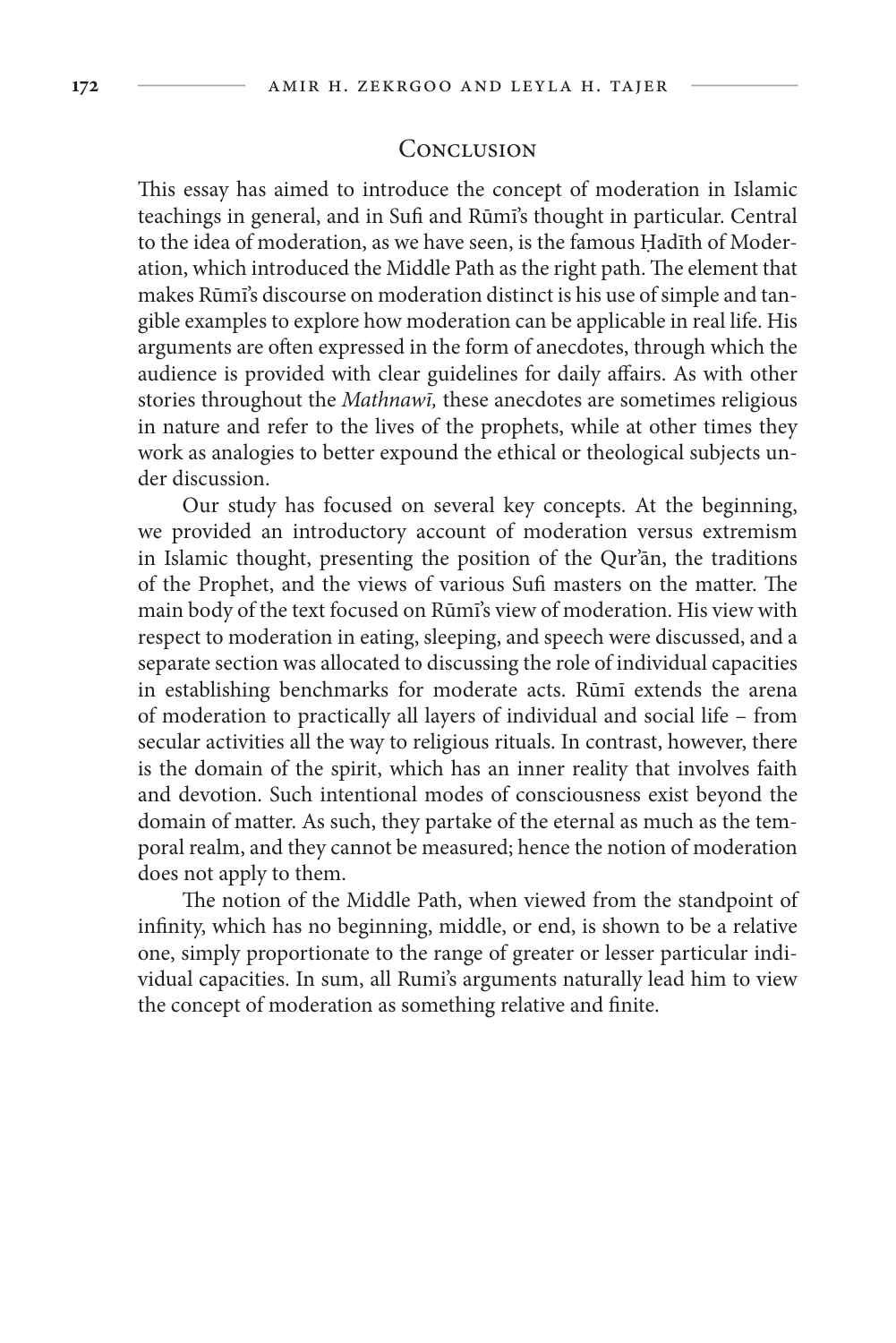#### **BIBLIOGRAPHY**

- 'Alī ibn Abī Ṭālib. *Nahj al-Balāghah*, trans. (Arabic into Persian) Seyyed Ja'far Shahīdī. 10th ed. Tehran: Intishārāt-i 'Ilmī wa Farhangī 1376 A.Hsh/1997.
- Anqarawī, Ismāʿīl. *Sharḥ-i Kabīr-i Anqarawī bar Mathnawī-yi ma*ʿ*nawī-yi Mawlawī*, trans. (Turkish into Persian) 'Iṣmat Sattārzāda. 15 vols. Tehran: Nigāristān-i Kitāb 1388 A.Hsh./2009.
- Arikha, Noga. *Passions and Tempers: A History of the Humours*. New York: HarperCollins 2007.
- Bukhārī, Muḥammad b. Ismāʿīl. *Ṣaḥīḥ al-Bukhārī*, ed. A. 'Allush. Riyadh: Maktaba al-Rushd 2006.
- Bukhārī, Abū Ibrāmīm Mustamlī. *The Doctrine of the Sufis*, trans. A.J. Arberry*.*  Cambridge: Cambridge University Press 1935.
- Coomaraswamy, Ananda K. 'Khwaja Khadir and the Fountain of Life, in the Tradition of Persian and Mughal Art,' in *What is Civilization?* Cambridge: Golgonooza Press 1989.
- Damghānī, Aḥmad Mahdavī. 'Khiḍr', in *Encyclopedia of the World of Islam (EWI),*  XV (in Persian), ed. Ghulām Alī Haddād ʿĀdil. Tehran: 2011.
- Furūzānfar, Badīʿ al-Zamān. *Aḥādīth-i Mathnawī*. 3rd ed. Tehran: Chāpkhāna-yi Sipihrī 1361 A.Hsh./1982.
- Ghazālī, Abū Hāmid al-. *Al-Ghazālī on the Manners Relating to Eating: Book XI of The Revival of Religious Sciences,* trans. D. Johnson-Davies. Cambridge: Islamic Texts Society 2000.
- Golpinarli. ʿAbd al-Bāqī, *Nathr wa Sharḥ-i Mathnawī-yi sharīf*, trans. (Turkish into Persian) Tawfīq Subḥānī. Tehran: Sāzmān-i chāp va Intishārāt-i Vizārat-i Farhang va Irshād-i Islāmī 1992.
- Hindī, ʿAlā al-Dīn ʿAlī al-Muttaqī al-. *Kanz al-*ʿ*ummāl fī sunan al-aqwāl wa alaf* ʿ*āl.* Beirut: Mu'assasat al-Risāla 1985.
- Ibn Abī'l-Dunyā. *Al-Jū*ʿ. Beirut: Dār Ibn Ḥazm 1417/1997.
- Irfan, Omar. 'Khidr in the Islamic Tradition', *The Muslim World* 83/3–4 (1993). Available at: http://khidr.org/khidr.htm (accessed 8 May 2016).
- Kalābādhī al-Bukharī, Abū Bakr b. Abī Isḥaq b. Muḥammad b. Ibrāhīm b. Yaʿqūb al-. *Sharḥ al-ta*ʿ*arruf li-madhhab ahl al-taṣawwuf*, ed. Muḥammad Rawshān. 5 vols. Tehran: Intishārāt-i Asāṭīr 1363 A.Hsh./1984.
- Lewisohn, Leonard. 'From the "Moses of Reason" to the "Khiḍr of the Resurrection": The Oxymoronic Transcendent in Shahrastanī's *Majlis-i maktūb . . . dar Khwarazm*', in *Fortresses of the Intellect: Ismaili and Other Islamic Studies in Honour of Farhad Daftary*, ed. Omar Ali-de-Unzaga. London: I.B. Tauris/ Institute of Ismaili Studies 2011.